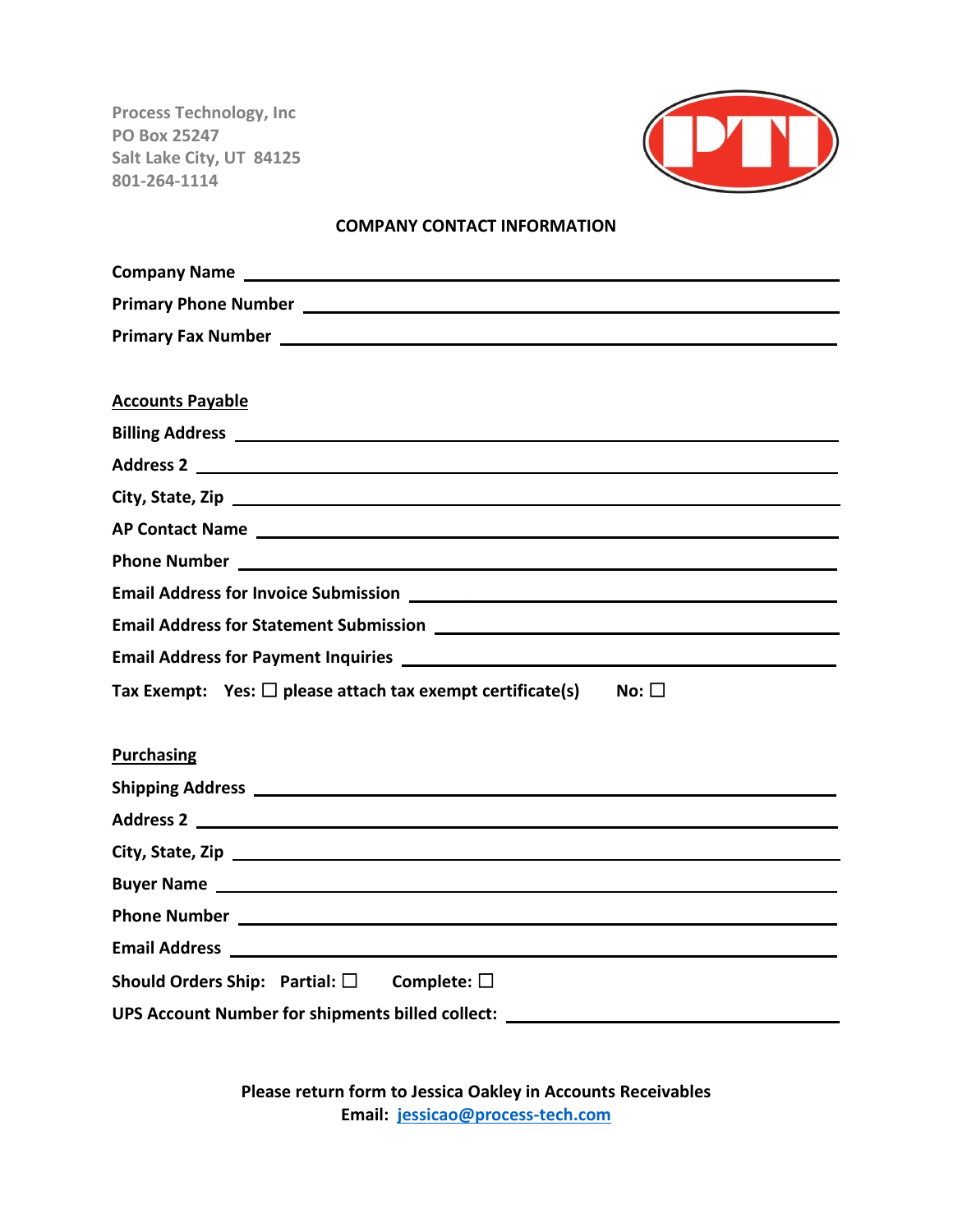# AUTHORIZATION TO OBTAIN CREDIT REPORT / CREDIT HISTORY

The undersigned principal(s), partner(s), guarantor(s), or other authorized signatory hereby consents to Process Technology, Inc's use of a NACM consumer credit report on the undersigned's business in order to further evaluate the credit worthingess of the business in connection with the extension of open account business credit as contemplated by this credit application. The undersigned hereby authorizes NACM to utilize a consumer credit report on a one-time basis in connection with the extension or continuation of the business credit represented by the accompanying application. The undersigned as an individual (or individuals) hereby knowingly consents to the use of such credit report consistent with the Federal Fair Credit Reporting Act as contained in 15 U.S.C. @1681 et seq.

|           |  | Date: $\frac{1}{\sqrt{1-\frac{1}{2}}}\frac{1}{\sqrt{1-\frac{1}{2}}}\frac{1}{\sqrt{1-\frac{1}{2}}}\frac{1}{\sqrt{1-\frac{1}{2}}}\frac{1}{\sqrt{1-\frac{1}{2}}}\frac{1}{\sqrt{1-\frac{1}{2}}}\frac{1}{\sqrt{1-\frac{1}{2}}}\frac{1}{\sqrt{1-\frac{1}{2}}}\frac{1}{\sqrt{1-\frac{1}{2}}}\frac{1}{\sqrt{1-\frac{1}{2}}}\frac{1}{\sqrt{1-\frac{1}{2}}}\frac{1}{\sqrt{1-\frac{1}{2}}}\frac{1}{\sqrt{1-\frac{1}{2}}}\frac{1}{\$ |  |
|-----------|--|--------------------------------------------------------------------------------------------------------------------------------------------------------------------------------------------------------------------------------------------------------------------------------------------------------------------------------------------------------------------------------------------------------------------------|--|
|           |  |                                                                                                                                                                                                                                                                                                                                                                                                                          |  |
|           |  | Date: $/$ /                                                                                                                                                                                                                                                                                                                                                                                                              |  |
| Position: |  |                                                                                                                                                                                                                                                                                                                                                                                                                          |  |

Failure to complete this authorization will not necessarily prevent the issuance of open account credit, but will certainly delay such issuance as individual credit references must be polled and reviewed.

NOTICE

The Federal Equal Credit Opportunity Act prohibits creditors from discriminating against credit applicants on the basis of race, color, religion, national origin, sex, marital status, or age provided the applicant has the capacity to enter into a binding contract; or because all or part of the applicant's income derives from any public assistance program; or because the applicant has in good faith exercised any right under the Consumer Credit Protection Act. The Federal Trade Commission administers compliance with this law.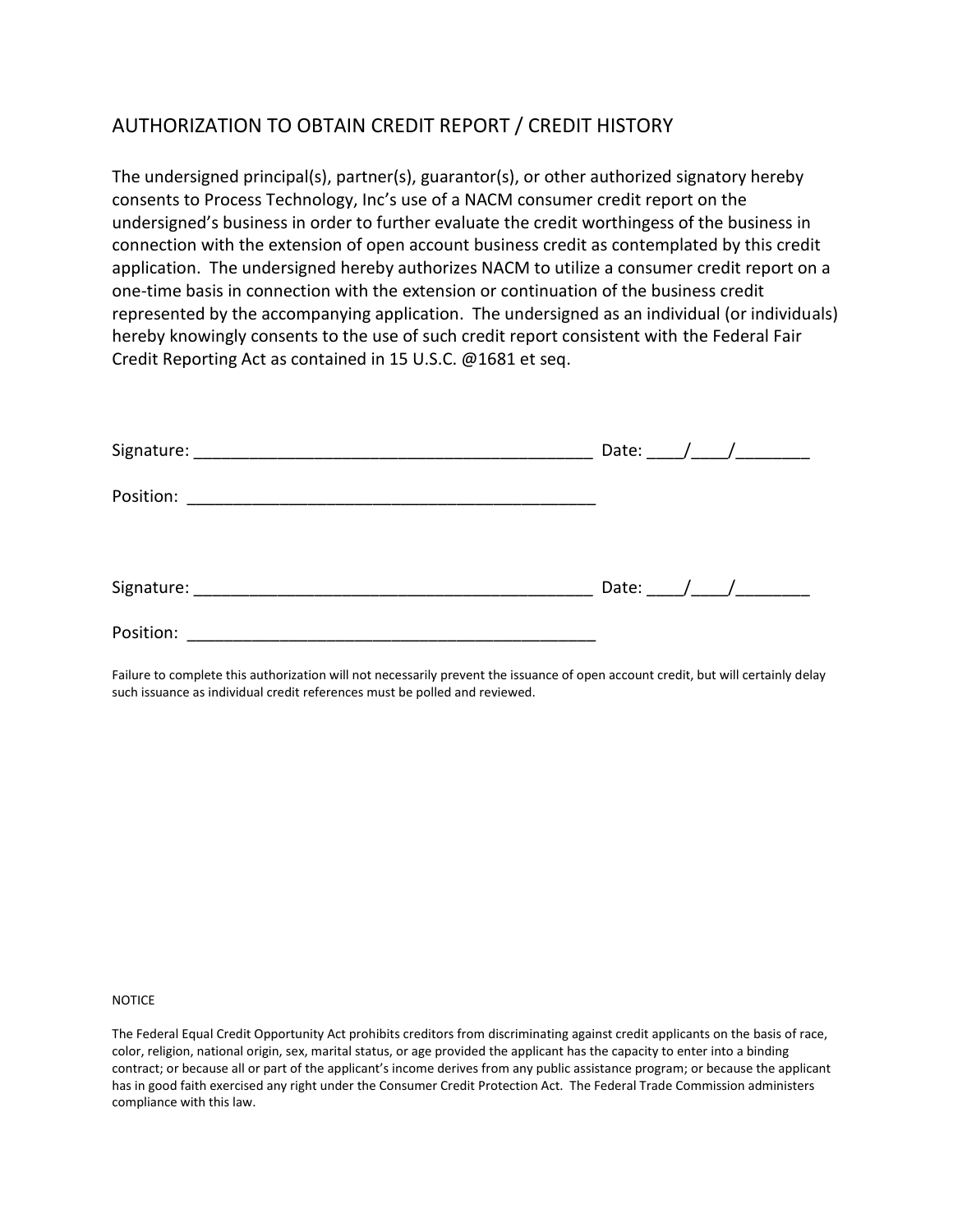## **SALES TERMS AND CONDITIONS AGREEMENT**

|                         | This Agreement entered is made and entered into by Process Technology, Inc., a Utah |                        |
|-------------------------|-------------------------------------------------------------------------------------|------------------------|
| corporation ("PTI") and |                                                                                     | corporation ("Buyer"). |

## **Recitals**

PTI sells process instrumentation and automation control products manufactured by various manufacturers. Buyer desires to place one or more orders with PTI for items equipment offered by PTI. Buyer's order(s) for products from PTI will be submitted to PTI by purchase order ("Purchase Order").

This Agreement sets forth the terms and conditions of any and all products sold by PTI pursuant to Buyer's Purchase Orders.

#### **Agreement**

- 1. *Product Sales.* Subject to the terms and conditions of this Agreement, PTI agrees to sell and deliver to Buyer, and Buyer agrees to purchase and pay for, the products and equipment (the "Products") described in Buyer's Purchase Order(s).
- 2. *This Agreement Represents the Parties' Final Terms.* THE TERMS AND CONDITIONS CONTAINED IN THIS AGREEMENT GOVERN THE SALE OF THE ALL PRODUCTS BY PTI AND APPLY NOTWITHSTANDING ANY CONFLICTING, CONTRARY OR ADDITIONAL TERMS AND CONDITIONS IN ANY PURCHASE ORDER OR OTHER DOCUMENT OR COMMUNICATION FROM BUYER. THESE TERMS AND CONIDITIONS MAY BE WAIVED OR MODIFIED ONLY IN A WRITTEN AGREEMENT SIGNED BY AN AUTHORIZED REPRESENTATIVE OF PTI. NEITHER PTI'S ACKNOWLEDGEMENT OF A PURCHASE ORDER NOT PTI'S FAILURE TO OBJECT TO CONFILICTING, CONTRARY OR ADDITIONAL TERMS AND CONDITIONS IN A PURCHASE ORDER SHALL BE DEEMED AN ACCEPTANCE OF SUCH TERMS AND CONDITIONS OR A WAIVER OF THE PROVISIONS HEREOF.

TO THE EXTENT THAT THIS AGREEMENT MIGHT BE TREATED AS AN ACCEPTANCE OF BUYER'S PRIOR OFFER FOR THE PURCHASE OF PRODUCTS, SUCH ACCEPTANCE IS EXPRESSLY MADE ON CONDITION OF ASSENT BY BUYER TO THE TERMS HEREOF.

- 3. *Orders.* Orders shall be initiated by Buyer issuing a Purchase Order or otherwise placing an order by electronic means acceptable to PTI. Orders shall identify the Products, unit quantities, part numbers, descriptions, applicable prices and requested delivery dates. All orders are subject to acceptance by PTI. PTI's acceptance is expressly conditioned on Buyer's assent to the terms and conditions of this Agreement.
- 4. *Acceptance of Orders.* PTI shall be deemed to have accepted a Purchase Order from Buyer by notifying Buyer in writing of its acceptance of the Purchase Order, or by shipping the Products ordered by Buyer in such Purchase Order.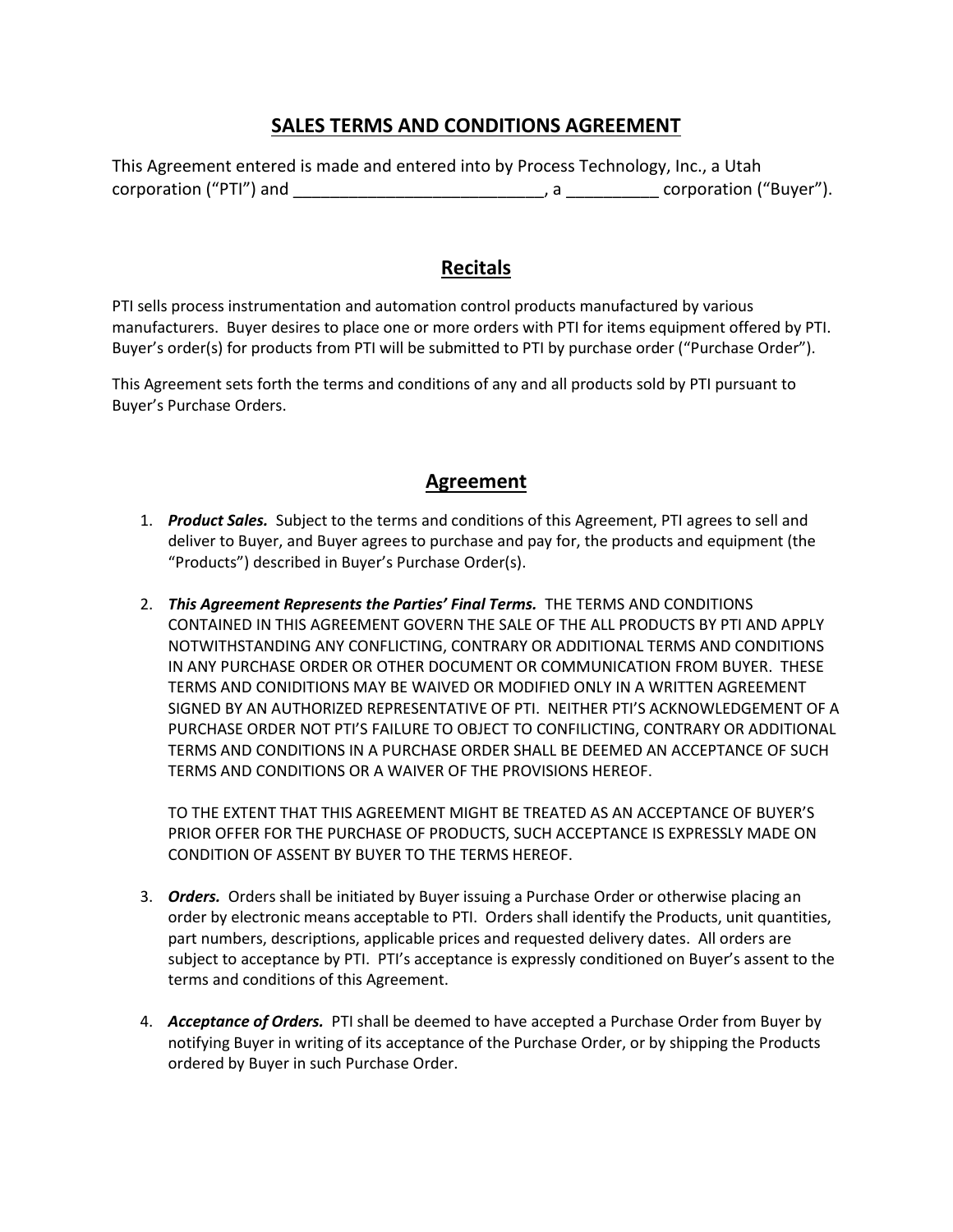- 5. *Prices.* Prices shall be as specified by PTI and shall be applicable for the period specified in PTI's quote. If no period is specified, prices shall be applicable for thirty (30) days. Notwithstanding the foregoing, prices shall be subject to increase in the event of an increase in PTI's costs or other circumstances beyond PTI's reasonable control. Prices are exclusive of taxes, impositions and other charges, including: sales, use, excise, value added and similar taxes or charges imposed by any government authority, and shipping chards. If PTI shall be liable for or shall pay any of the foregoing charges, Buyer shall reimburse PTI for such charges.
- 6. *Terms of Payment.* Payment shall be net thirty (30) days from date of invoice or as otherwise specified by PTI. Buyer agrees to pay the entire net amount of each invoice from PTI pursuant to the terms of each such invoice without offset or deduction.
	- a. *Credit Approval.* Buyer agrees to submit such financial information from time to time as may be reasonably requested by PTI for the establishment and/or continuation of credit terms. Orders are subject to credit approval by PTI, which may in its sole discretion at any time change the terms of Buyer's credit, require payment in cash, bank wire transfer or by official bank check and/or require payment of any or all amounts due or to become due for Buyer's order before shipment of any or all of the Products.
	- b. *Suspension of Delivery.* If PTI believes in good faith that Buyer's ability to make payments may be impaired or if Buyer shall fail to pay any invoice when due, PTI may suspend delivery of any order or any remaining balance thereof until such payment is made or cancel any order or any remaining balance thereof, and Buyer shall remain liable to pay for any Products already shipped and any specially ordered non-standard Products ordered by Buyer.
	- c. *Payments by Check.* Checks are accepted subject to collection and the date of collection shall be deemed the date of payment. Any check received from Buyer may be applied by PTI against any obligation owing from Buyer to PTI, discharging Buyer's regardless of any statement appearing on or referring to such check, without liability for any additional amounts owing from Buyer to PTI, and the acceptance by PTI of such check shall not constitute a waiver of PTI's right to pursue the collection of any remaining balance.
	- d. *Interest on Delinquent Amounts.* Buyer shall pay interest on any invoice not paid when due from the due date to the date of payment at the rate of one and one-half (1½ %) percent per month or such lower rate as may be the maximum allowable by law. If Buyer fails to make payment when due, PTI may pursue any legal or equitable remedies, in which event PTI shall be entitled to reimbursement for costs of collection and reasonable attorney's fees.
- 7. *Delivery and Title.* All shipments by PTI are F.O.B. place of shipment (PTI's facility) and all transportation charges shall be paid by Buyer in addition to the price of the Products. Subject to PTI's right of stoppage in transit, delivery of the Products to the carrier shall constitute delivery to Buyer and title and risk of loss shall thereupon pass to Buyer. Selection of the carrier and delivery route shall be made by PTI unless specified by Buyer. PTI shall use reasonable efforts to initiate shipment and schedule delivery as close as possible to Buyer's requested delivery dates. Buyer acknowledges that delivery dates provided by PTI are estimates only and that PTI is not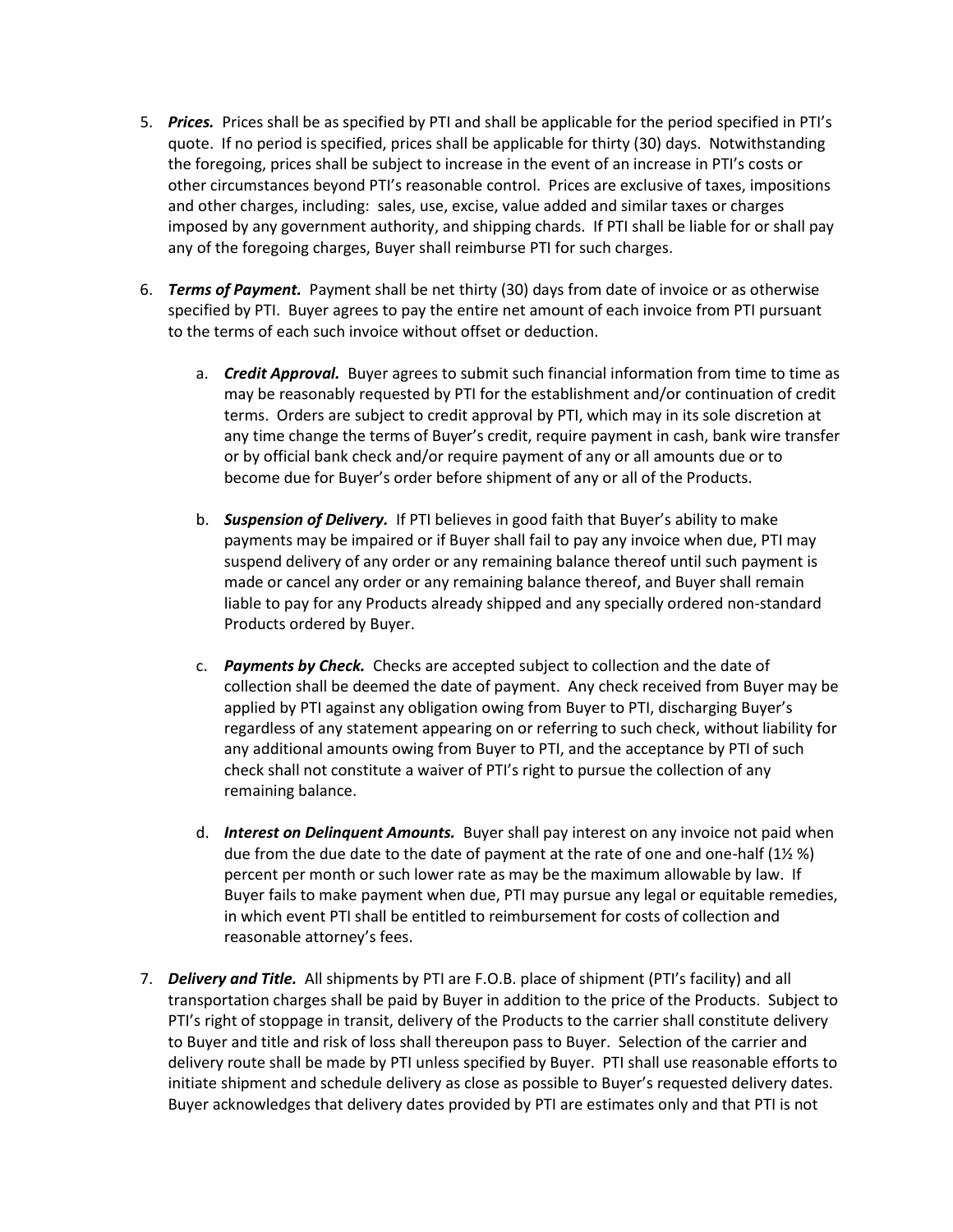liable for failure to deliver on such dates. PTI reserves the right to ship orders before or after the schedule shipping date without prior notification to Buyer. PTI reserves the right to make deliveries in installments. Delivery of a quantity which varies from the quantity specified shall not relieve the Buyer of the obligation to accept delivery and pay for the Products delivered. Delay in delivery of one installment shall not entitle Buyer to cancel other installments.

- 8. *Non-waiver of Default.* Each shipment made under any order shall be treated as a separate transaction, but in the event of any default by Buyer, PTI may decline to make further shipments, without in any way affecting its rights under such order. If, despite any default by Buyer, PTI elects to continue to make shipments, its action shall not constitute a waiver of any default by Buyer or in any way affect PTI's Legal remedies for any such default.
- 9. *Acceptance of Products and Product Returns.* Inspection and acceptance of the Products shall be Buyer's responsibility. Buyer is deemed to have accepted the Products unless written notice of rejection is received by PTI within ten (10) days after delivery of the Products. Buyer waives any right to revoke acceptance thereafter. Buyer shall report any discrepancy in shipment quantity or damage within ten (10) days after delivery. Returned Products must be in original manufacturer's shipping cartons complete with all packing materials. All Products for return shall be returned freight prepaid in the manner specified by PTI. If returned Products are claimed to be defective, a complete description of the nature of the defect must be included with the returned Products.
- 10. *Cancellation.* Orders may be cancelled upon written notice by Buyer at any time prior to the acknowledged shipping date.
- 11. *Force Majeure.* PTI shall not be liable for failure to fulfill its obligations herein or for delays in delivery due to causes beyond its reasonable control, including, but not limited to, acts of God, natural disasters, acts or omissions of other parties, acts or omissions of civil or military authority, Government priorities, changes in law, material shortages, fire, strikes, floods, epidemics, quarantine restrictions, riots, war, acts of terrorism, delays in transportation or inability to obtain labor or materials through its regular sources. PTI's time for performance of any such obligation shall be extended for the time period of such delay or PTI may, at its option, cancel any order or remaining part thereof without liability by giving notice of such cancellation to Buyer.
- 12. *PTI's Limited Warranty.* PTI warrants to Buyer that upon delivery to Buyer, the Products purchased hereunder shall conform to the applicable manufacturer's specifications for such Products. PTI makes no other warranty, express or implied, with respect to the Products. IN PARTICULAR, PTI MAKES NO WARRANTY RESPECTING THE MERCHANTABILITY OF THE PRODUCTS OR THEIR SUITABILITY OR FITNESS FOR ANY PARTICULAR PURPOSE OR USE OR RESPECTING INFRINGEMENT. With respect to Products which do not meet applicable manufacturer's specifications and with respect to value-added work by PTI which does not meet applicable Buyer's specifications, PTI's liability is limited, at PTI's election, to (1) refund of Buyer's purchase price for such Products (without interest), (2) repair of such Products, or (3) replacement of such Products; provided, however, that such Products must be returned to PTI, along with acceptable evidence of purchase, within (30) days from date of delivery, transportation charges prepaid. PTI shall transfer to Buyer whatever transferable warranties and indemnities PTI receives from the manufacturer of the Products, including any transferable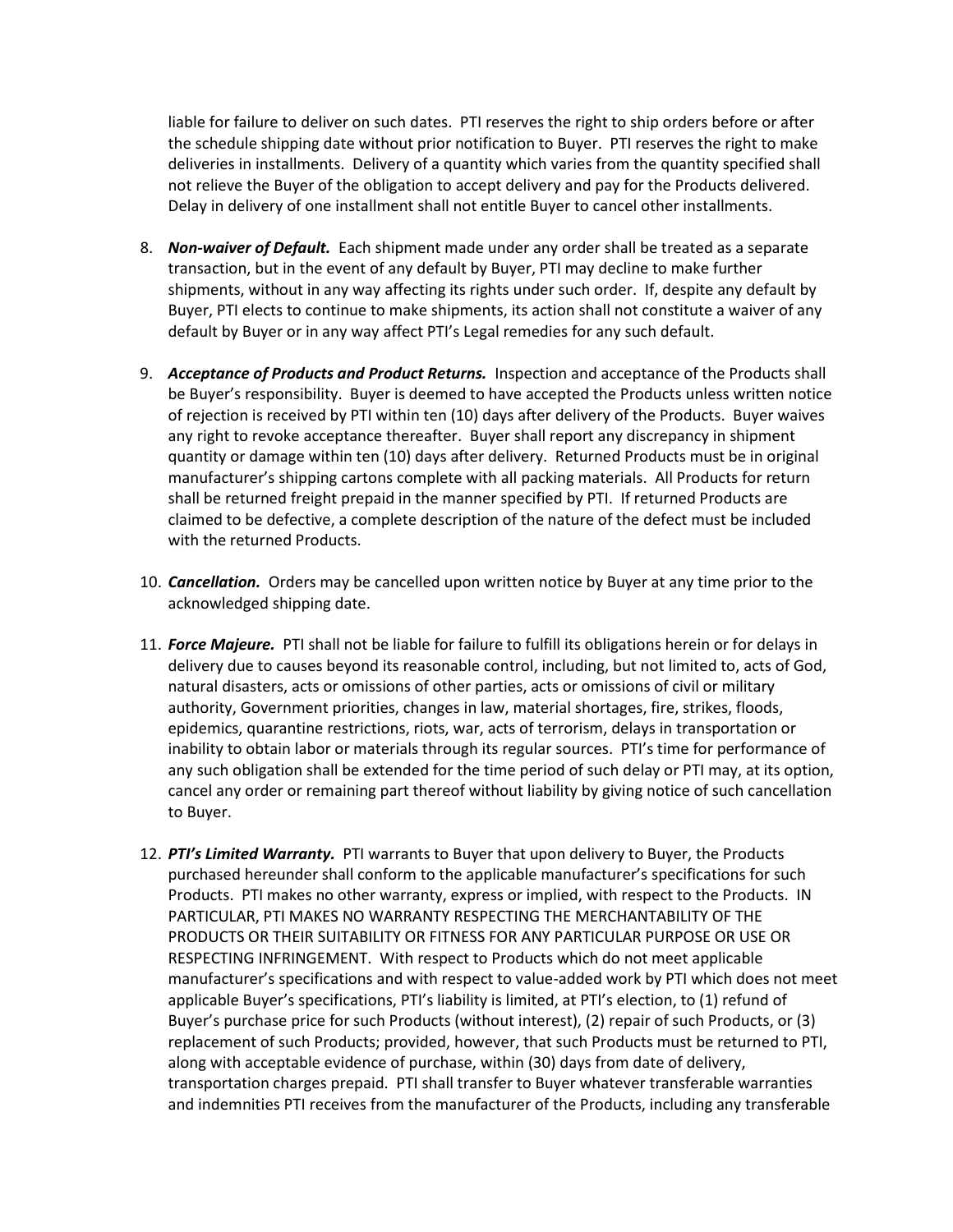warranties and indemnities respecting patent infringement.

THIS SALE IS MADE ON THE EXPRESS UNDERSTANDING THAT THERE IS NO IMPLIED WARRANTY THAT THE GOODS SHALL BE MERCHANTABLE OR AN IMPLIED WARRANTY THAT THE GOODS SHALL BE FIT FOR ANY PARTICULAR PURPOSE. THE BUYER ACKNOWLEDGES THAT HE IS NOT RELYING ON PTI'S SKILL OR JUDGMENT TO SELECT OR FURNISH GOODS SUITABLE FOR ANY PARTICULAR PURPOSE AND THAT THERE ARE NO WARRANTIES WHICH EXTEND BEYOND THE DESCRIPTION ON THE FACE HEREOF.

- 13. *Limitation of Liabilities.* BUYER SHALL NOT IN ANY EVENT BE ENTITLED TO, AND PTI SHALL NOT BE LIABLE FOR INDIRECT, SPECIAL, INCIDENTAL OR CONSEQUENTIAL DAMAGES OF ANY NATURE INCLUDING, WITHOUT LIMITATION, BUSINESS INTERRUPTION COSTS, REMOVAL AND/OR REINSTALLATION COSTS, REPROCUREMENT COSTS, LOSS OF PROFIT OR REVENUE, LOSS OF DATA, PROMOTIONAL OR MANUFACTURING EXPENSES, OVERHEAD, INJURY TO REPUTATION OR LOSS OF CUSTOMERS, EVEN IF PTI HAS BEEN ADVISED OF THE POSSIBLITIY OF SUCH DAMAGES. BUYER'S RECOVERY FROM PTI FOR ANY CLAIM SHALL NOT EXCEED BUYER'S PURCHASE PRICE FOR THE PRODUCT GIVING RISE TO SUCH CLAIM IRRESPECTIVE OF THE NATURE OF THE CLAIM, WHETHER IN CONTRACT, TORT, WARRANTY, OR OTHERWISE. PTI SHALL NOT BE LIABLE FOR AND BUYER SHALL INDEMNIFY, DEFEND AND HOLD PTI HARMLESS FROM ANY CLAIMS BASED ON PTI'S COMPLIANCE WITH BUYER'S DESIGNS, SPECIFICATIONS OR INSTRUCTIONS, OR MODIFICATION OF ANY PRODUCTS BY PARTIES OTHER THAN PTI, OR USE IN COMBINATION WITH OTHER PRODUCTS.
- 14. *Use of Products in Life Support, Nuclear and Certain Other Applications.* Products sold by PTI are not designed, intended or authorized for use in life support, life sustaining, nuclear, or other applications in which the failure of such Products could reasonably be expected to result in personal injury, loss of life or catastrophic property damage. If Buyer uses or sells the Products for use in any such applications: (1) Buyer acknowledges that such use or sale is at Buyer's sole risk; (2) Buyer agrees that PTI and the manufacturer of the Products are not liable, in whole or in part, for any claim or damage arising from such use; and (3) Buyer agrees to indemnify, defend and hold PTI and the manufacturer of the Products harmless from and against any and all claims, damages, losses, costs, expenses and liabilities arising out of or in connection with such use or sale.
- 15. *Special Tooling.* In the event that PTI manufactures or purchases special tools, dies, or equipment in connection with Buyer's order, such tools, dies, and equipment, unless otherwise agreed to in writing by an authorized representative of PTI, shall remain the exclusive property of PTI, notwithstanding that a part of the cost thereof is included as part of the price specified herein.
- 16. *Compliance with Federal, State and Local Laws.* In the performance of this order, or the order resulting from this quotation, PTI has complied with and will comply with all applicable federal, state, and local laws and ordinances and all lawful orders, rules, and regulations thereunder, including but not by way of limitation, the applicable provisions of the Fair Labor Act as amended (29 U.S.C. Sec. 201-219), the Walsh-Hesley Public Contracts Act as amended (41 U.S.C. Sec. 35-45), and the Work Hours and Safety Act of 1962 as amended (40 U.S.C. Sec. 327-333). PTI agrees that this statement may be considered as the written assurance contemplated by the Fair Labor Standards Act of 1939 as amended that all items delivered, hereunder were produced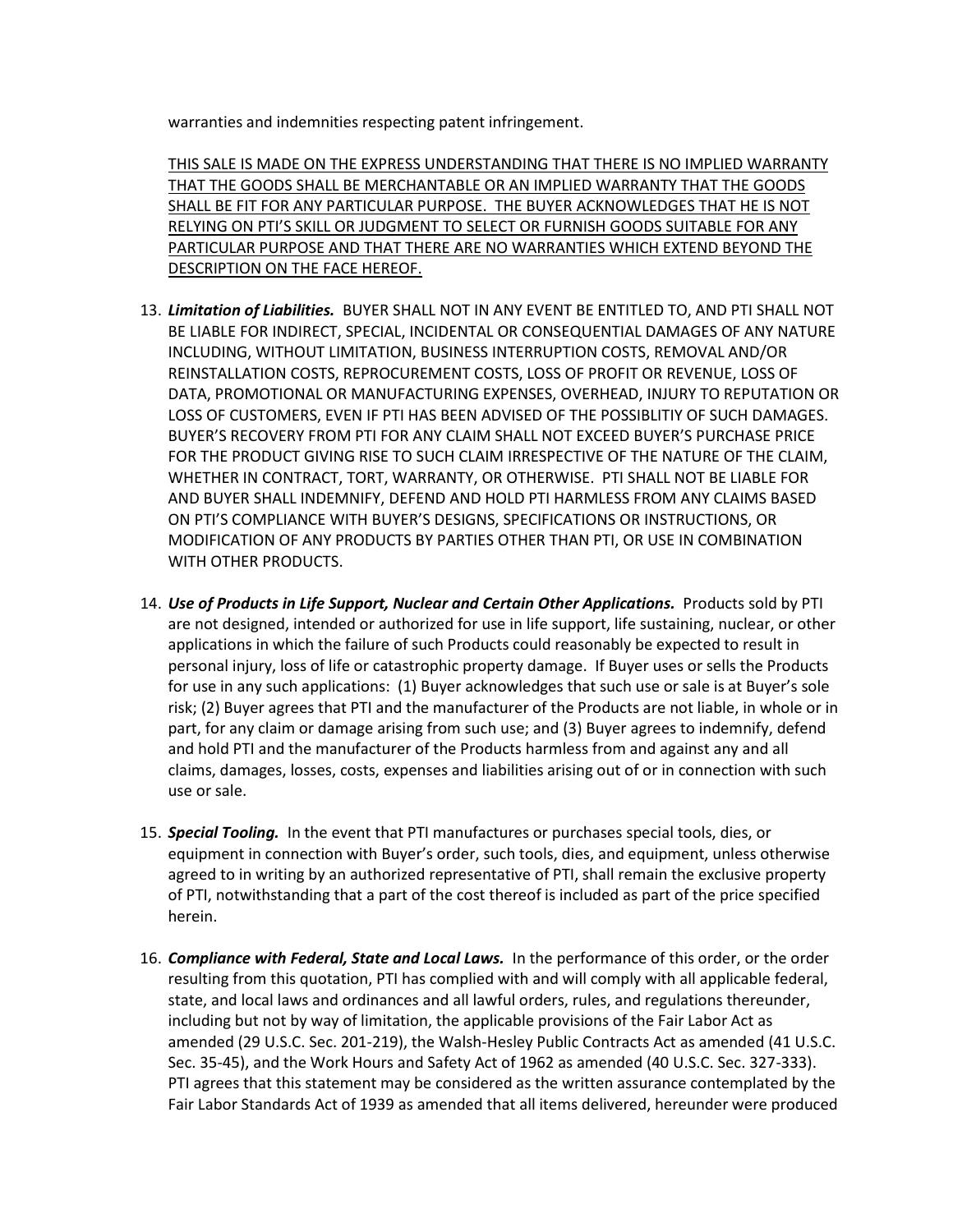in compliance with applicable provisions of said Act.

- 17. *Federal Contracts.* For products acquired pursuant to Federal Acquisition Regulations, the following shall be construed to be incorporated herein: (1) Equal Opportunity (E.O. 11246); (2) Affirmative Action for Special Disabled and Vietnam Era Veterans (38 U.S.C. 2012(a)); and (23) Affirmative Action for Handicapped Workers (29 U.S.C. 793). No other Federal Acquisition Regulations shall be construed to apply to PTI without PTI's written agreement thereto.
- 18. *Statements and Advice.* If statements or advice, technical or otherwise, are offered or given to Buyer, such statements or advice shall be deemed to be given as an accommodation to Buyer and without charge and PTI shall have no responsibility or liability for the content or use of such statements or advice.
- 19. *Buyers Remedies.* Buyer's sole remedy under this Agreement for any breach by PTI, shall be either a return of the money's paid on account (if Buyer returns the Products to PTI) or a replacement of the Products, and Buyer's option.
- 20. *PTI's Remedies.* If Buyer fails to pay the price as it becomes due, PTI may recover, together with any incidental damages, the price of Products accepted by Buyer or of conforming goods lost or damaged within a commercially reasonable time after risk of their loss has passed to Buyer. PTI shall also be entitled to exercise any other remedy available to it under Utah law.
- 21. *Severability.* If any provision of this Agreement shall be deemed to be invalid, illegal or unenforceable, the validity, legality, and enforceability of the remaining provisions shall not in any way be affected or impaired thereby.
- 22. *Patents, Trademarks, or Copyrights.* Buyer shall indemnify, defend, and hold PTI harmless against any expenses, damages, costs (including reasonable attorney's fees), or losses resulting from any suit or proceeding brought for infringement of patents, trademarks, or copyrights, or for unfair competition (or other similar common law claim), arising from PTI's compliance with Buyer's designs, specifications, or instructions.
- 23. *Assignment; Waiver*. Buyer may not assign this Agreement or any of its rights or obligations under this Agreement, without the prior written consent of PTI. Any assignment or transfer without such written consent shall be null and void. This Agreement shall inure to the benefit of, and be binding upon, the successors and assigns of the parties without restriction. A waiver of any defaults hereunder or of any term or condition of this Agreement shall not be deemed to be a continuing waiver or a waiver of any other default or any other term or conditions.
- 24. *Notices*. Except for Purchase Orders which may be sent by local mail, facsimile transmission, or electronically transmitted, all notices, and other communications hereunder shall be in writing, and shall be addressed to PTI, and shall be considered given when (a) delivered personally, (b) sent by confirmed telex or facsimile, (c) sent by commercial overnight courier with written verification receipt, or (d) three (3) days after having been sent, postage prepaid, by first class or certified mail.
- 25. *Attorney's Fees*. If a legal action or other proceeding is brought by either party for the enforcement of this Agreement, the party that prevails shall be entitled to recover reasonable